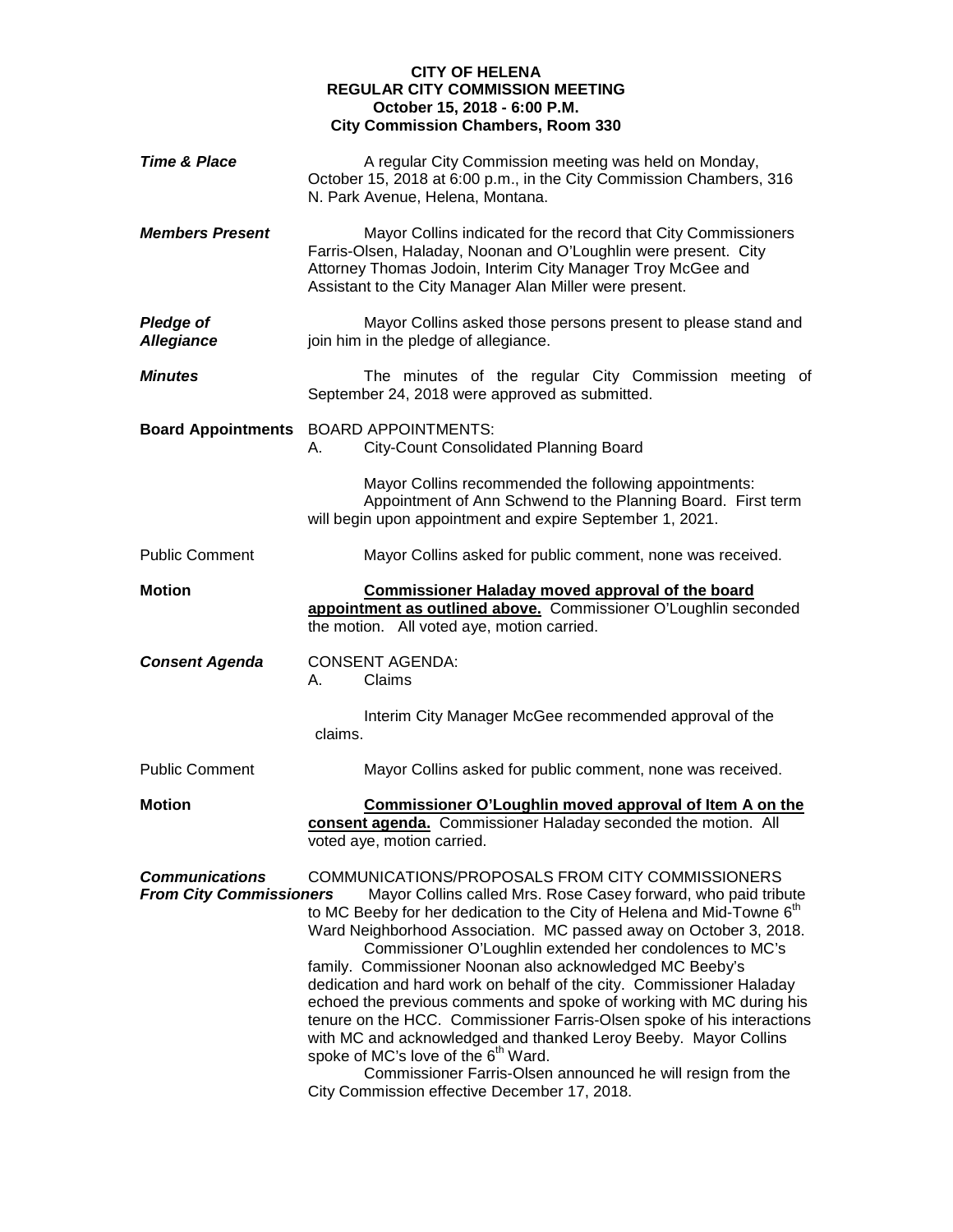| <b>Report of the City</b><br><b>Attorney</b>     | REPORT OF THE CITY ATTORNEY<br>City Attorney Jodoin had no items to report on.                                                                                                                                                                                                                                                                                                                                                                                                                                                                                                                                                                                                                                                                                                                                                                                                                                                                                                                                                                                                                                                                                                                                                                                                                                                                                                                                                                                                                                                                                                                                                                                                                                                                                                                                                                                                                                                                               |
|--------------------------------------------------|--------------------------------------------------------------------------------------------------------------------------------------------------------------------------------------------------------------------------------------------------------------------------------------------------------------------------------------------------------------------------------------------------------------------------------------------------------------------------------------------------------------------------------------------------------------------------------------------------------------------------------------------------------------------------------------------------------------------------------------------------------------------------------------------------------------------------------------------------------------------------------------------------------------------------------------------------------------------------------------------------------------------------------------------------------------------------------------------------------------------------------------------------------------------------------------------------------------------------------------------------------------------------------------------------------------------------------------------------------------------------------------------------------------------------------------------------------------------------------------------------------------------------------------------------------------------------------------------------------------------------------------------------------------------------------------------------------------------------------------------------------------------------------------------------------------------------------------------------------------------------------------------------------------------------------------------------------------|
| <b>Report of the City</b><br><b>Manager</b>      | <b>REPORT OF THE CITY MANAGER</b><br>Interim Manager McGee reported the transfer station will be<br>closed on October 22 <sup>nd</sup> and 23 <sup>rd</sup> for maintenance.<br>Interim McGee introduced Misty Edwards who will be taking the<br>minutes. He also announced the hiring of Dannie Clayborn for the<br>Deputy Clerk position, who will begin on October 29 <sup>th</sup> .                                                                                                                                                                                                                                                                                                                                                                                                                                                                                                                                                                                                                                                                                                                                                                                                                                                                                                                                                                                                                                                                                                                                                                                                                                                                                                                                                                                                                                                                                                                                                                     |
| <b>Report from the</b><br><b>Helena Citizens</b> | REPORT FROM THE HELENA CITIZENS COUNCIL<br>HCC Chair Sumner Sharpe had not items to report on.                                                                                                                                                                                                                                                                                                                                                                                                                                                                                                                                                                                                                                                                                                                                                                                                                                                                                                                                                                                                                                                                                                                                                                                                                                                                                                                                                                                                                                                                                                                                                                                                                                                                                                                                                                                                                                                               |
| <b>Regular Items</b>                             | CONSIDER A RESOLUTION OF INTENTION TO ESTABLISH A<br>А.<br>MONTHLY CHARGE TO FUND THE RESIDENTIAL WATER<br>AND WASTEWATER SERVICE LINE REPLACEMENT LOAN<br>PROGRAM AND AMEND RESOLUTION 20488                                                                                                                                                                                                                                                                                                                                                                                                                                                                                                                                                                                                                                                                                                                                                                                                                                                                                                                                                                                                                                                                                                                                                                                                                                                                                                                                                                                                                                                                                                                                                                                                                                                                                                                                                                |
| <b>Staff Report</b>                              | Attorney Jodoin reported pursuant to the Helena City Code,<br>property owners are responsible for maintenance and repairs, including<br>emergency repairs, of water and wastewater service lines from the city<br>main. On average, an emergency service line repair costs \$15,000 and<br>thus presents a significant financial hardship. In order to help alleviate<br>this hardship the City Commission proposes to establish the Residential<br>Water and Wastewater Service Line Replacement Loan Program<br>("Program") which will provide zero percent interest loans to owners of<br>single dwelling unit properties for the purpose of emergency water and<br>wastewater service line repairs. The City Commission proposes to fund<br>this Program through a monthly charge on the eligible property owners'<br>water and wastewater bill.<br>The City Commission proposes the following additional monthly<br>charges for owners of single dwelling unit properties to fund the<br>Program: \$2.50 on the water bill, and a monthly charge of \$6.47 on the<br>wastewater bill. These proposed charges were calculated based on the<br>average number of emergency water and wastewater service line<br>replacements over the last six years with an estimated average cost of<br>replacement being \$15,000.<br>The collected charge will fund the Program which will provide<br>financial assistance to eligible property owners facing emergency repairs<br>due to a failed water or wastewater service line.<br>If passed, the resolution will increase the monthly water and<br>wastewater charge for owners of single dwelling unit residential property.<br>Attorney Jodoin recommended approval of the resolution of<br>intention to establish a monthly charge to fund the Residential Water and<br>Wastewater Service Line Replacement Loan Program and Amend<br>Resolution No. 20488 and to hold a public hearing on October 29, 2018. |
| <b>Public Comment</b>                            | Mayor Collins called for public comment, none was received.                                                                                                                                                                                                                                                                                                                                                                                                                                                                                                                                                                                                                                                                                                                                                                                                                                                                                                                                                                                                                                                                                                                                                                                                                                                                                                                                                                                                                                                                                                                                                                                                                                                                                                                                                                                                                                                                                                  |
| <b>Motion</b>                                    | <b>Commissioner Noonan moved approval of the resolution of</b><br>intention to establish a monthly charge to fund the Residential<br>Water and Wastewater Service Line Replacement Loan Program<br>and Amend Resolution No. 20488 and to hold a public hearing on<br>October 29, 2018. Commissioner O'Loughlin seconded the motion.                                                                                                                                                                                                                                                                                                                                                                                                                                                                                                                                                                                                                                                                                                                                                                                                                                                                                                                                                                                                                                                                                                                                                                                                                                                                                                                                                                                                                                                                                                                                                                                                                          |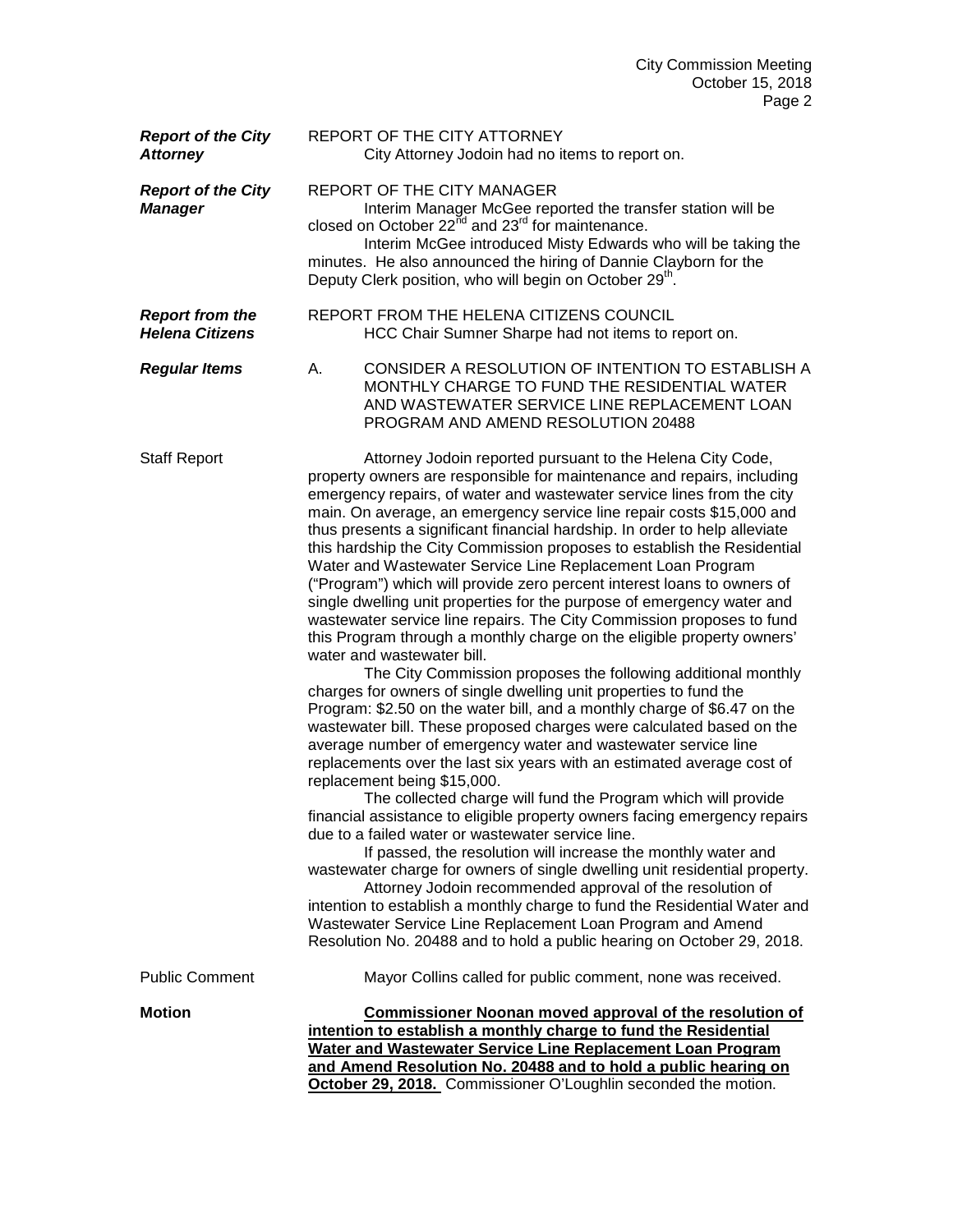Discussion Commissioner Noonan stated several of the commissioners brought this up and he believes it is another way to create a safety net for our citizens.

> Commissioner Haladay stated this is an affordability measure; there are several instances every winter where citizens are shocked when they have a failed water and/or sewer line and the costs to repair or replace. This program will assist those homeowners who need assistance.

Commissioner O'Loughlin thanked staff for the work on this and developing a recommendation for commission consideration. Other cities in Montana offer a form of this program; which will help those who need assistance, specifically for low to moderate income families.

Commissioner Farris-Olsen also thanked Attorney Jodoin for his work and specifically adding language for the 80% of poverty level language that basically doesn't require repayment until the property is sold.

## **Vote All voted aye, motion carried. Resolution 20491**

B. CONSIDER FIRST PASSAGE OF AN ORDINANCE AMENDING REGULATIONS CONCERNING THE PARKING OF VEHICLES, TRAILERS, REVEATIONAL VEHICLES, AND BOATS ON CITY STREETS DURING WINTER BY AMENDING TITLE 7, CHPATER 8 OF THE HELENA CITY CODE.

Staff Report **Engineer Leland and Attorney Jodoin reported currently, the city** has over 50 miles of snow routes. The ability to comply with the current snow policy and reach local streets is difficult during large snow events. Vehicles parked along snow routes makes clearing of the roadway troublesome. Towing of vehicles along these snow routes can only happen after a declaration of a snow emergency by the City Manager. Then notices and time allowance to remove vehicles has to occur. This ads time that allows for the snow on the ground to become packed down and more difficult to remove especially after it freezes.

The snow routes were revised in order to better manage snow plowing operations. The number of miles of snow routes was reduced from over 50 miles to just over 10 miles. This should allow the operators to clear the snow routes more quickly thus allowing them to reach the collector and local streets sooner. The towing portion of the ordinance should allow for quicker response to snow events and plowing of the snow along snow routes. The other portion of the towing revisions is to remove stored items from the public right-of-way. Plowing next to these stored items over time narrows the roadway causing a safety issue for all the travelling public. The revised ordinance would allow for these stored items to be towed from the right-of-way between specified dates.

The advantage to the ordinance change is it will provide a quicker response to snow events for the traveling public. Removal of vehicles allows for more thorough plowing.

Revised snow routes decrease the number of snow routes but those routes are captured in the priority of one and two routes. Increase in the number of vehicles/stored items being towed.

Engineer Leland and Attorney Jodoin recommended approval for first passage of an ordinance amending regulations concerning the parking of vehicles, trailers, recreational vehicles and boats on city streets during winter by amending Title 7, Chapter 8 of the Helena City Code and set a public hearing date of October 29, 2018.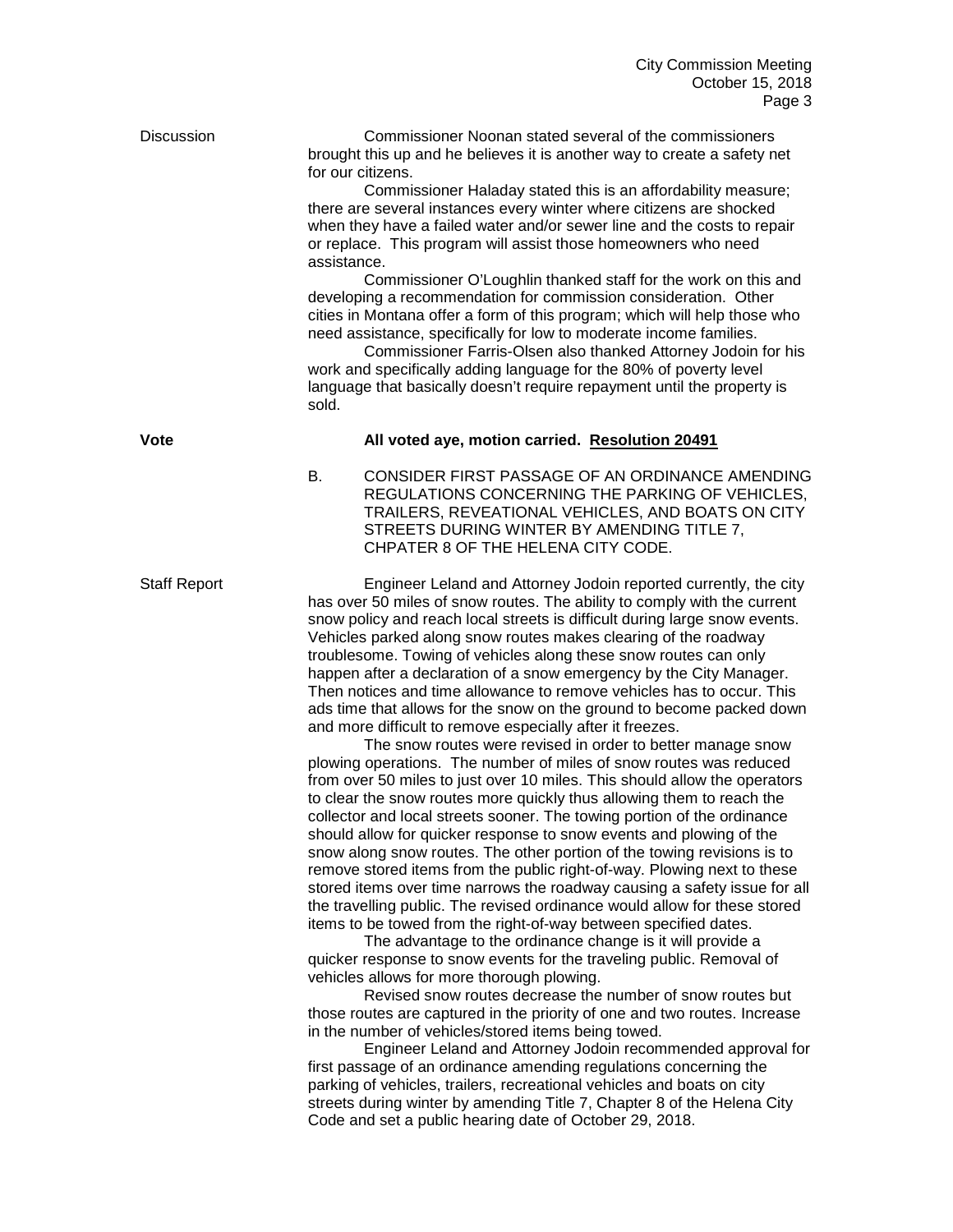| <b>Public Comment</b> | Mayor Collins called for public comment.<br>Jess Rhoades stated she fully supports the ordinance and<br>thanked the Commission for considering it.<br>Kim Abbott, 523 6 <sup>th</sup> Avenue, stated this is a good solution and<br>that an enforcement mechanism will help. Ms. Abbot expressed her<br>concerns about the financial impact of being towed and encouraged the<br>Commission to look at that.                                                                                                                                                                                                                                                                                                                                                                                                                                                                                                                                                                                                                                                                                                                                                                                                                                                                            |
|-----------------------|-----------------------------------------------------------------------------------------------------------------------------------------------------------------------------------------------------------------------------------------------------------------------------------------------------------------------------------------------------------------------------------------------------------------------------------------------------------------------------------------------------------------------------------------------------------------------------------------------------------------------------------------------------------------------------------------------------------------------------------------------------------------------------------------------------------------------------------------------------------------------------------------------------------------------------------------------------------------------------------------------------------------------------------------------------------------------------------------------------------------------------------------------------------------------------------------------------------------------------------------------------------------------------------------|
| <b>Motion</b>         | <b>Commissioner Haladay moved approval for first passage of</b><br>an ordinance amending regulations concerning the parking of<br>vehicles, trailers, recreational vehicles and boats on city streets<br>during winter by amending Title 7, Chapter 8 of the Helena City<br>Code and set a public hearing date of October 29, 2018.<br>Commissioner O'Loughlin seconded the motion.                                                                                                                                                                                                                                                                                                                                                                                                                                                                                                                                                                                                                                                                                                                                                                                                                                                                                                     |
| <b>Discussion</b>     | Commissioner O'Loughlin commented when the commission<br>discussed this several months ago, there was a conversation to phase<br>the proposal in and issue a warning for the first time. She is sensitive to<br>the fact that this is a significant shift from the current practice. The<br>commission needs to look at towing around the corner. She noted the<br>language in 7-8-4 is being stricken and it makes sense to do so; it<br>doesn't make sense to issue a notice once snow has fallen. However,<br>there is a real need for an outreach effort this fall gearing into winter, so<br>these neighbors understand the change. Commissioner O'Loughlin<br>stated she fully supports the changes, but wants a little bit more follow-<br>up.<br>Additional discussion was held on how to implement the new<br>policy and reviewed how the City of Missoula's ordinance works. Interim<br>Manager McGee noted staff will be prepared to address the issues at the<br>public hearing on October 29 <sup>th</sup> .<br>Commissioner Farris-Olsen suggested a fee waiver process<br>could also be developed.<br>Commissioner Noonan clarified the reduction of emergency<br>snow routes and how they created a situation where other streets never<br>received adequate attention. |
| Vote                  | All voted aye, motion carried. Ordinance 3243                                                                                                                                                                                                                                                                                                                                                                                                                                                                                                                                                                                                                                                                                                                                                                                                                                                                                                                                                                                                                                                                                                                                                                                                                                           |
|                       | CONSIDER A CURB CUT AND DRIVE APPROACH VARIANCE<br>C.<br>FOR THE PROPERTY LOCATED AT 720 AND 724 WEST<br><b>CUSTER AVENUE.</b>                                                                                                                                                                                                                                                                                                                                                                                                                                                                                                                                                                                                                                                                                                                                                                                                                                                                                                                                                                                                                                                                                                                                                          |
| <b>Staff Report</b>   | City Engineer Leland reported Mountain View Co-Op has<br>submitted building plans for a new gas station at 720 West Custer<br>Avenue. The proposed preliminary plans reflect boulevard sidewalks<br>and drive approaches adjacent to Custer Avenue, within MDT right-of-<br>way. However, through MDT review, MDT is requiring the drive<br>approach to be wider than City Standards. MDT is reviewing the plans<br>because the drive approaches access MDT ROW. The applicant is<br>requesting a variance from the standard width to comply with the<br>request from MDT.<br>Granting this variance would defer all drive approach and curb<br>cut requirements to MDT for work along West Custer Avenue at this<br>location.<br>Engineer Leland stated the motion is approve, table, or deny a<br>curb cut and drive approach variance for the property located at 720 and<br>724 West Custer Avenue. This variance would defer all drive approach                                                                                                                                                                                                                                                                                                                                    |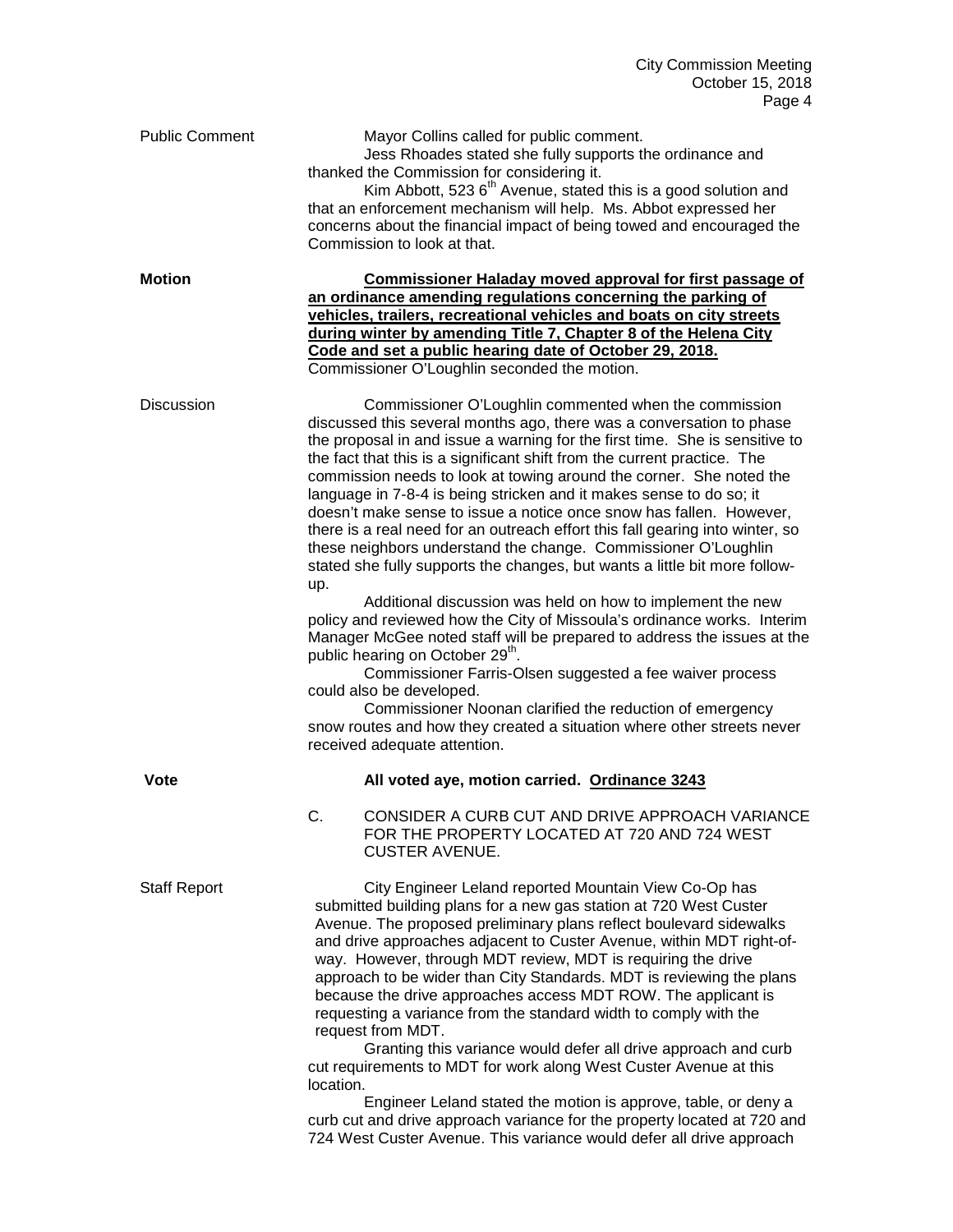|                       | and curb cut requirements to MDT for work along West Custer Avenue at<br>this location.                                                                                                                                                                                                                                                                                                                                                                                                                                                                                                                                                                                                                                                                                                                                                                                                                                                                                                                                                                                                                                                                                                                                                                                                                                                                                                                                                                                                                                                                                                                                                                                                              |
|-----------------------|------------------------------------------------------------------------------------------------------------------------------------------------------------------------------------------------------------------------------------------------------------------------------------------------------------------------------------------------------------------------------------------------------------------------------------------------------------------------------------------------------------------------------------------------------------------------------------------------------------------------------------------------------------------------------------------------------------------------------------------------------------------------------------------------------------------------------------------------------------------------------------------------------------------------------------------------------------------------------------------------------------------------------------------------------------------------------------------------------------------------------------------------------------------------------------------------------------------------------------------------------------------------------------------------------------------------------------------------------------------------------------------------------------------------------------------------------------------------------------------------------------------------------------------------------------------------------------------------------------------------------------------------------------------------------------------------------|
| <b>Discussion</b>     | Commissioner Haladay commented if the commission denies<br>this variance, the property owner would not have access onto Custer<br>Avenue. Engineer Leland stated there are a various jurisdictions<br>involved; if denied, access would have to be off River Rock. This would<br>create issues with trying to get the tankers in to fill the fuel tanks. The<br>applicants have taken into consideration the future widening of Custer<br>Avenue.                                                                                                                                                                                                                                                                                                                                                                                                                                                                                                                                                                                                                                                                                                                                                                                                                                                                                                                                                                                                                                                                                                                                                                                                                                                    |
|                       | Commissioner Haladay stated Custer Avenue is dangerous and<br>his concern is making this area safe for pedestrian traffic. It is frustrating<br>when MDT worries about trucks rather than pedestrians.                                                                                                                                                                                                                                                                                                                                                                                                                                                                                                                                                                                                                                                                                                                                                                                                                                                                                                                                                                                                                                                                                                                                                                                                                                                                                                                                                                                                                                                                                               |
| <b>Public Comment</b> | Mayor Collins called for public comment.<br>Kevin McCormick, stated he works for a company that designed<br>the store and has been working with MDT and the City of Helena. Mr.<br>McCormick stated they are doing everything they can to provide a safe<br>approach for vehicles and pedestrians.                                                                                                                                                                                                                                                                                                                                                                                                                                                                                                                                                                                                                                                                                                                                                                                                                                                                                                                                                                                                                                                                                                                                                                                                                                                                                                                                                                                                   |
| <b>Motion</b>         | <b>Commissioner Noonan moved approval of a curb cut and</b><br>drive approach variance for the property located a 720 and 724<br>West Custer Avenue. Commissioner O'Loughlin seconded the motion.<br>Motion carried 4-1 with Commissioner Haladay voting no.                                                                                                                                                                                                                                                                                                                                                                                                                                                                                                                                                                                                                                                                                                                                                                                                                                                                                                                                                                                                                                                                                                                                                                                                                                                                                                                                                                                                                                         |
|                       | CONSIDER FIRST PASSAGE OF ORDINANCES AMENDING<br>D.<br>CHAPTERS 1, 2, AND 6 OF THE HEL ENA CITY CODE, TITLE<br>12, SUBDIVISION REGULATIONS.                                                                                                                                                                                                                                                                                                                                                                                                                                                                                                                                                                                                                                                                                                                                                                                                                                                                                                                                                                                                                                                                                                                                                                                                                                                                                                                                                                                                                                                                                                                                                          |
| <b>Staff Report</b>   | Planner Morell-Gengler reported revisions to the City<br>Subdivision Regulations have been prompted by legislative<br>changes to the Montana Code Annotated (MCA) amending the<br>Montana Subdivision and Platting Act (MSPA) which affect local<br>subdivision regulations. Although most of the proposed revisions<br>to the city regulations are to incorporate legislative amendments,<br>additional changes are proposed to address the Legacy Ranch<br>court ruling regarding public participation and extensions of<br>preliminary plat approval. Comments from stakeholders meetings<br>and staff-initiated proposals were also taken into consideration. A<br>Consolidated Planning Board work session was held on October<br>19, 2017 to review proposed changes and to solicit comments on<br>the planned amendments to the subdivision regulations. The<br>Planning Board held a public hearing on November 21, 2017 and<br>voted to recommend proposed changes to the city subdivision<br>regulations.<br>The proposed changes to the City Subdivision Regulations<br>were presented to the City Commission at an Administrative<br>meeting on March 21, 2018. The Commission noted at that<br>meeting that previous revision to the city subdivision regulations<br>relating to installation of sidewalks generated considerable interest<br>and discussion in the community. The Commission requested that<br>staff meet with various groups, specifically the ADA Committee,<br>Non-Motorized Travel Advisory Committee, Helena Citizens<br>Council, and Montana Independent Living Project to discuss the<br>proposed changes to the subdivision sidewalk installation<br>proposal. |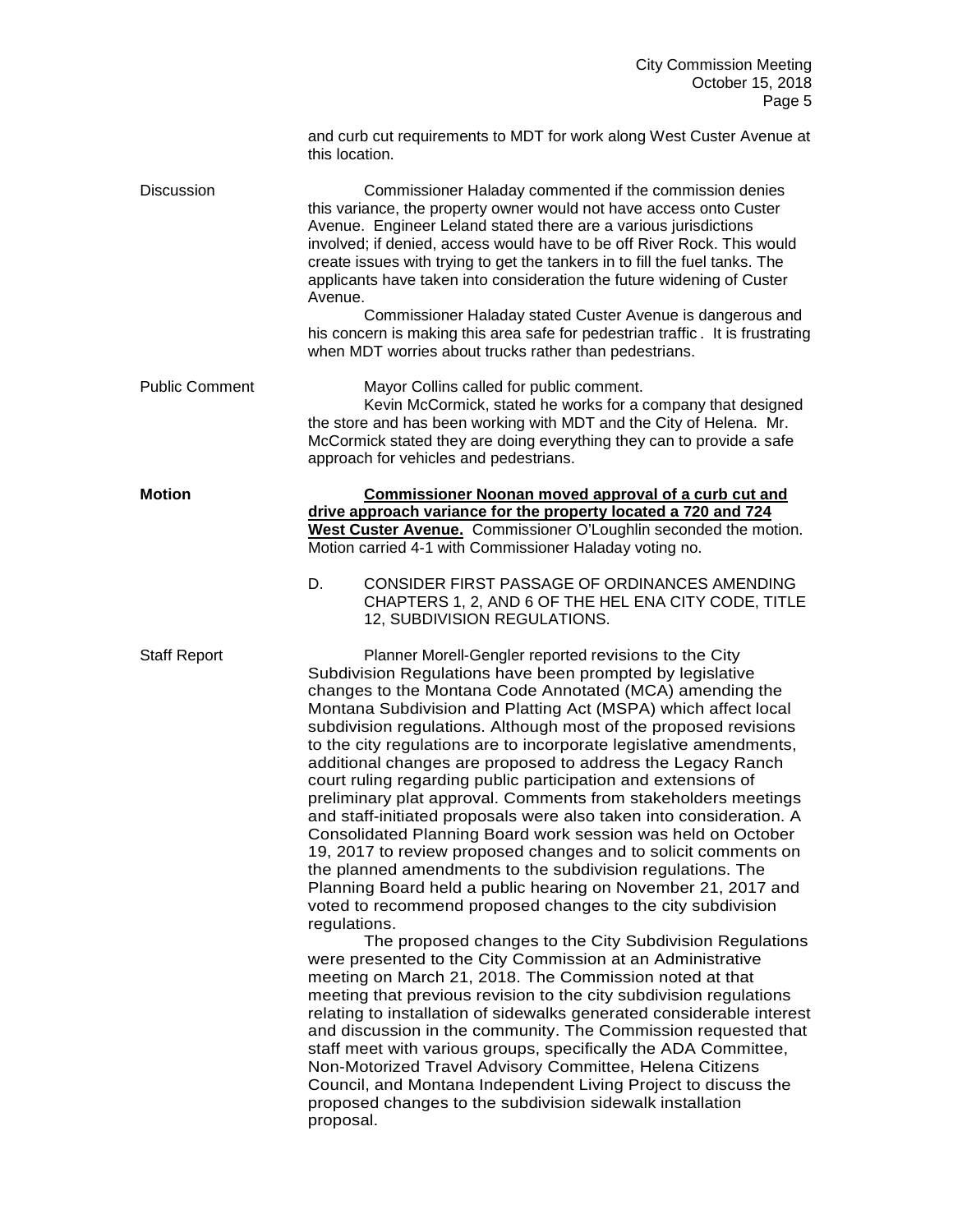Staff held a stakeholders meeting on April 12, 2018 to discuss the proposed changes to the sidewalk installation timing for subdivision final plats. A summary of the meeting was sent to attendees and invitees with an invitation to provide further comments. Written comments from interested individuals and the minutes from the HCC April 25, 2018 meeting, which includes their recommendation, are included. The City Commission, at the September 5, 2018 Administrative meeting, reviewed the submitted comments and heard from interested individuals. Per discussions at those meetings, staff recommends the attached changes to the Planning Board recommendations to better clarify the final plat and infrastructure process. Staff will include the ADA Committee and the Non-Motorized Travel Advisory Committee on the "Request for Review and Comment" distribution list for subdivision review.

The ordinances amending the City Subdivision Regulations are being presented to the City Commission for approval of first passage and to set a public hearing date.

Approval of the amendments to the City Subdivision Regulations will update the regulations to better reflect the changes made to state law, recent court rulings, and community concerns.

Planner Morell-Gengler recommended the following: Approval of first passage of an ordinance adding a definition of phased development by amending Title 12, Subdivision Regulations, Chapter 1, Title, Purpose, and Definitions, of Helena City Code, and set a public hearing date of October 29, 2018.

Approval of first passage of an ordinance revising subdivision application requirements, extensions of preliminary plat approval, public improvement installation options, and final plat application requirements and review by amending Title 12, Subdivision Regulations, Chapter 2, Procedures, of Helena City Code, including recommended staff amendments, and set a public hearing date of October 29, 2018.

Approval of first passage of an ordinance amending revising subdivision application fee structure by amending Title 12, Subdivision Regulations, Chapter 6, Amendments, Fees, General Provisions, of Helena City Code, and set a public hearing date of October 29, 2018.

Discussion Commissioner O'Loughlin thanked staff for the information regarding the process. She stated one issue is if 18-months is an adequate amount of time to install sidewalks; the other issue that was brought up was whether standard for an extension should be amended to include some type of weather hardship. Commissioner O'Loughlin asked Planner Morell-Gengler to comment on the two issues. Planner Morell-Gengler stated when a preliminary plat is approved, the city typically allows the developer three years to install the infrastructure; if a developer isn't able to complete the installation, staff is recommending a financial guarantee, so they would still have the 18-months with the financial guarantee. It would basically give the developer 4 years to complete the infrastructure. The developer could come back before the commission and ask for an extension. She explained the process if the financial guarantee was taken.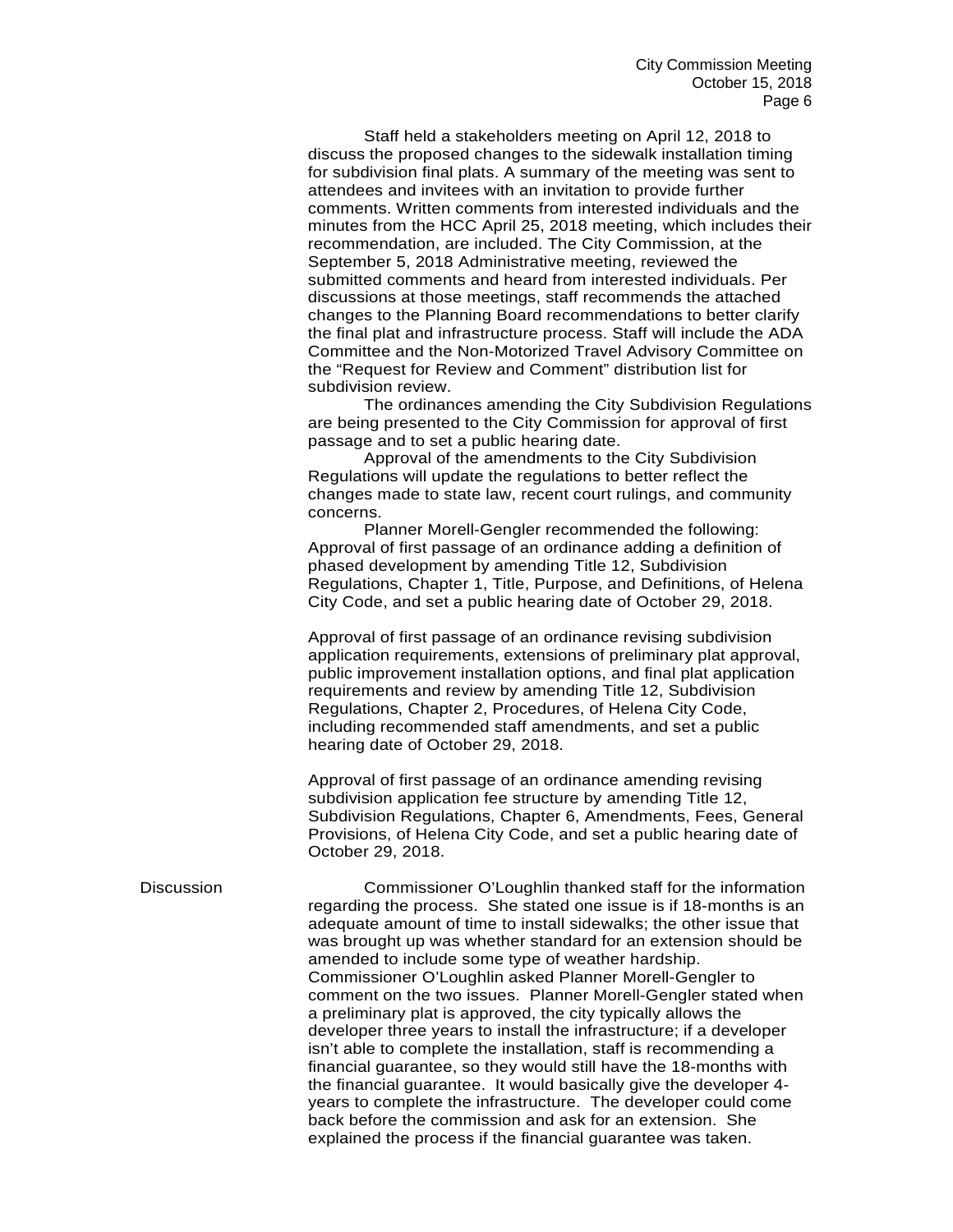Commissioner Haladay asked why the recommendation is to use the internal process and to request comments from the ADA and Non-Motorized Committees and not include them in the more formal process where they would make a formal recommendation. Planner Morell-Gengler explained all comments received during the internal process are submitted to the commission with the packet. The review by the ADA and Non-Motorized Committees is not outlined in state law; unlike the role of the Planning and Parks Board. Ultimately, it is the commission who makes the final decision.

Commissioner Haladay noted his previous experience, when he served on the HCC, the requests for comments they seemed to be afterthought comments. Unless someone actually brought it up specifically at an HCC meeting there wasn't any formal discussion. However, when you elevate the process, the recommendations from the committees is also elevated. It seems more valuable to him to have a more formal recommendation from the ADA and Non-Motorized Committees.

Planner Morell-Gengler noted if that is the direction of the commission, staff will make the adjustments. Attorney Jodoin noted the ADA Committee meets once a quarter and often times, there is not a quorum. He will look at the resolutions creating the ADA and Non-Motorized committees to review their authority. Staff will work on draft language.

Commissioner Haladay stated if there is a timeframe when a recommendation is needed from the committees, those can be articulated.

Commissioner Noonan noted the ADA Committee has become more active in the last year. Commissioner Farris-Olsen concurred with Commissioner Haladay's comments.

Commissioner O'Loughlin asked Commissioner Haladay if he is comfortable moving forward and that his comments will be addressed internally through staff. Commissioner Haladay stated if there are three commission members who are interested in the language, he would be fine moving forward and have staff draft language prior to the public hearing. Attorney Jodoin noted he will draft the language; if it cannot be included for the October 29<sup>th</sup> meeting, that specific public hearing can be tabled.

Commissioner Noonan noted he supports Commissioner Haladay's language recommendation.

| <b>Public Comment</b> | Mayor Collins called for public comment, none was<br>received.                                                                                                                                                                                                                                                                                                                                |
|-----------------------|-----------------------------------------------------------------------------------------------------------------------------------------------------------------------------------------------------------------------------------------------------------------------------------------------------------------------------------------------------------------------------------------------|
| <b>Motion</b>         | Commissioner O'Loughlin moved approval of first<br>passage of an ordinance adding a definition of phased<br>development by amending Title 12, Subdivision Regulations,<br>Chapter 1, Title, Purpose, and Definitions, of Helena City<br>Code, and set a public hearing date of October 29, 2018.<br>Commissioner Noonan seconded the motion. All voted aye,<br>motion carried. Ordinance 3244 |
| <b>Motion</b>         | <b>Commissioner Haladay moved approval of first</b><br>passage of an ordinance revising subdivision application<br>requirements, extensions of preliminary plat approval, public<br>improvement installation options, and final plat application<br>requirements and review by amending Title 12, Subdivision                                                                                 |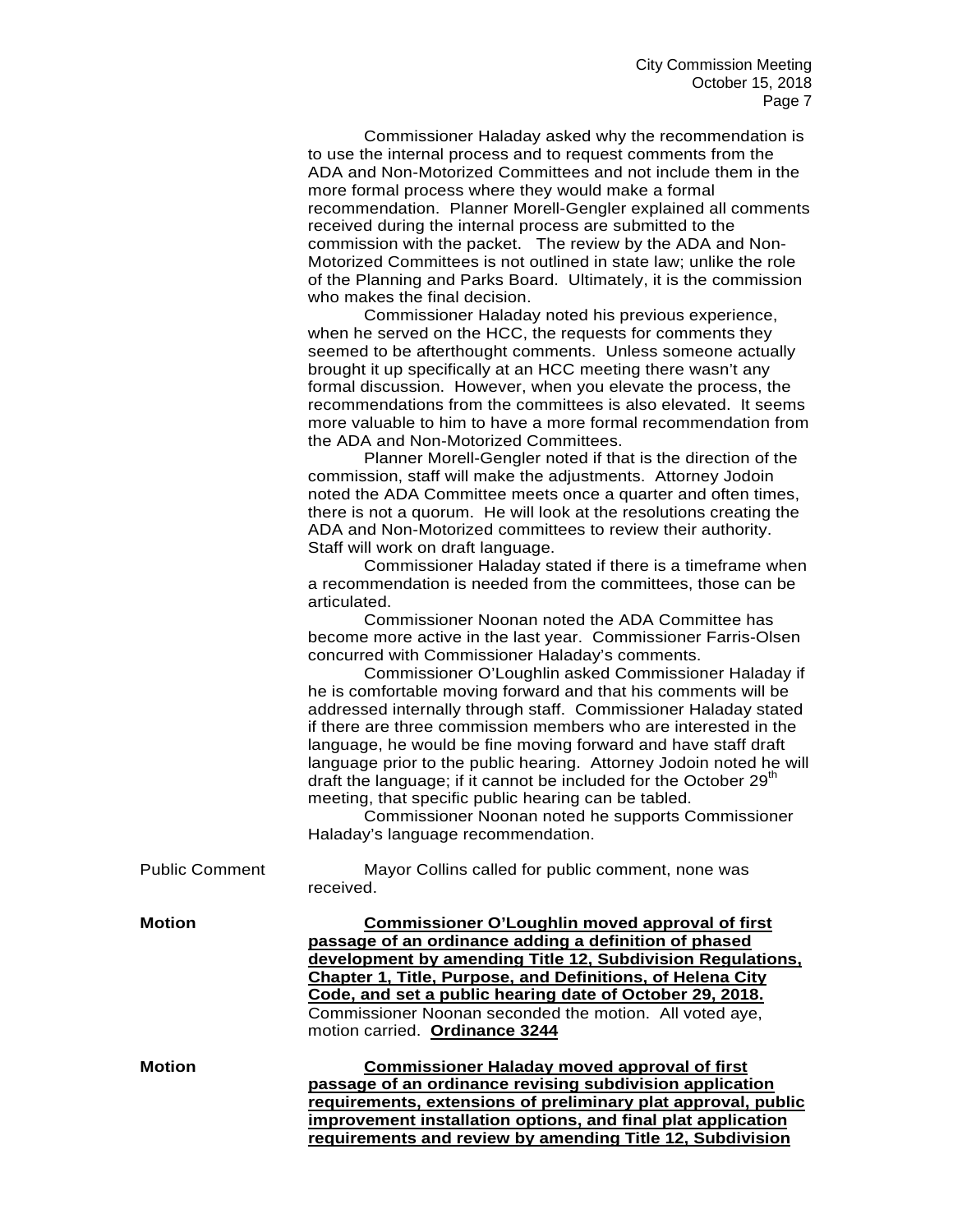**Regulations, Chapter 2, Procedures, of Helena City Code, including recommended staff amendments, and set a public hearing date of October 29, 2018.** Commissioner O'Loughlin seconded the motion. All voted aye, motion carried. **Ordinance 3245**

**Motion Commissioner Noonan moved approval of first passage of an ordinance amending revising subdivision application fee structure by amending Title 12, Subdivision Regulations, Chapter 6, Amendments, Fees, General Provisions, of Helena City Code, and set a public hearing date of October 29, 2018.** Commissioner Farris-Olsen seconded the motion. All voted aye, motion carried. **Ordinance 3246**

> E. CONSIDER FIRST PASSAGE OF AN ORDINANCE PROHIBITING SELF-SERVICE DISPLAYS OF TOBACCO PRODUCTS AND THE SALE OF FLAVORED TOBACCO PRODUCTS IN STORES EXCEPT IN ADULT ONLY TOBACCO RETAILERS

Staff Report **Attorney Jodoin reported the state of Montana currently** controls youth access to tobacco pursuant to the "Youth Access to Tobacco Products Control Act" ("Act") found in Title 16, Chapter 11, Part 3 of Montana Code Annotated. The Act generally prohibits the sale and distribution of tobacco products, alternative nicotine products, or vapor products to anyone under 18 years of age. This includes the sale of tobacco products, alternative nicotine products or vapor products through vending machines, except in locations where alcoholic beverages are sold and consumed on premises. Section 16-11-311 of the Act permits local governments to adopt regulations on the same subject of the Act so long as such regulations are not more stringent.

> The Act does not appear to directly regulate the sale of "selfservice displays" which by definition are open displays of tobacco products wherein the products are accessible without assistance of the retailer. However, as explained above the Act does prohibit retailers from selling or distributing tobacco products, alternative nicotine products, or vapor products to individuals under 18 years of age. Further, §45-5-637, MCA, prohibits the possession of tobacco products, alternative nicotine products, or vapor products by persons under the age of 18. Thus, it would functionally be illegal under state law to have "self-service displays" which are accessible without assistance of the retailer since the minor would be able to possess the product in violation of state law and the retailer would be in violation of the Act.

> The Act does not appear to regulate the sale of flavored tobacco products except to the degree that those products are tobacco products and may not be sold to minors.

> Federal regulations (21 CFR 1140.14) already preclude the "selfservice" displays of tobacco and smokeless tobacco by requiring the purchaser to produce identification during a face-to-face exchange. Similar to the Act, federal regulations do not appear to regulate the sale of flavored tobacco products except to the degree that those products are tobacco products and may not be sold to minors. The city of Helena presently has no substantive regulations on the sale of tobacco products. The prohibition of sale of flavored tobacco products except in adult only tobacco retailers would be a significant regulatory change in that any location that presently sells flavored tobacco, including menthol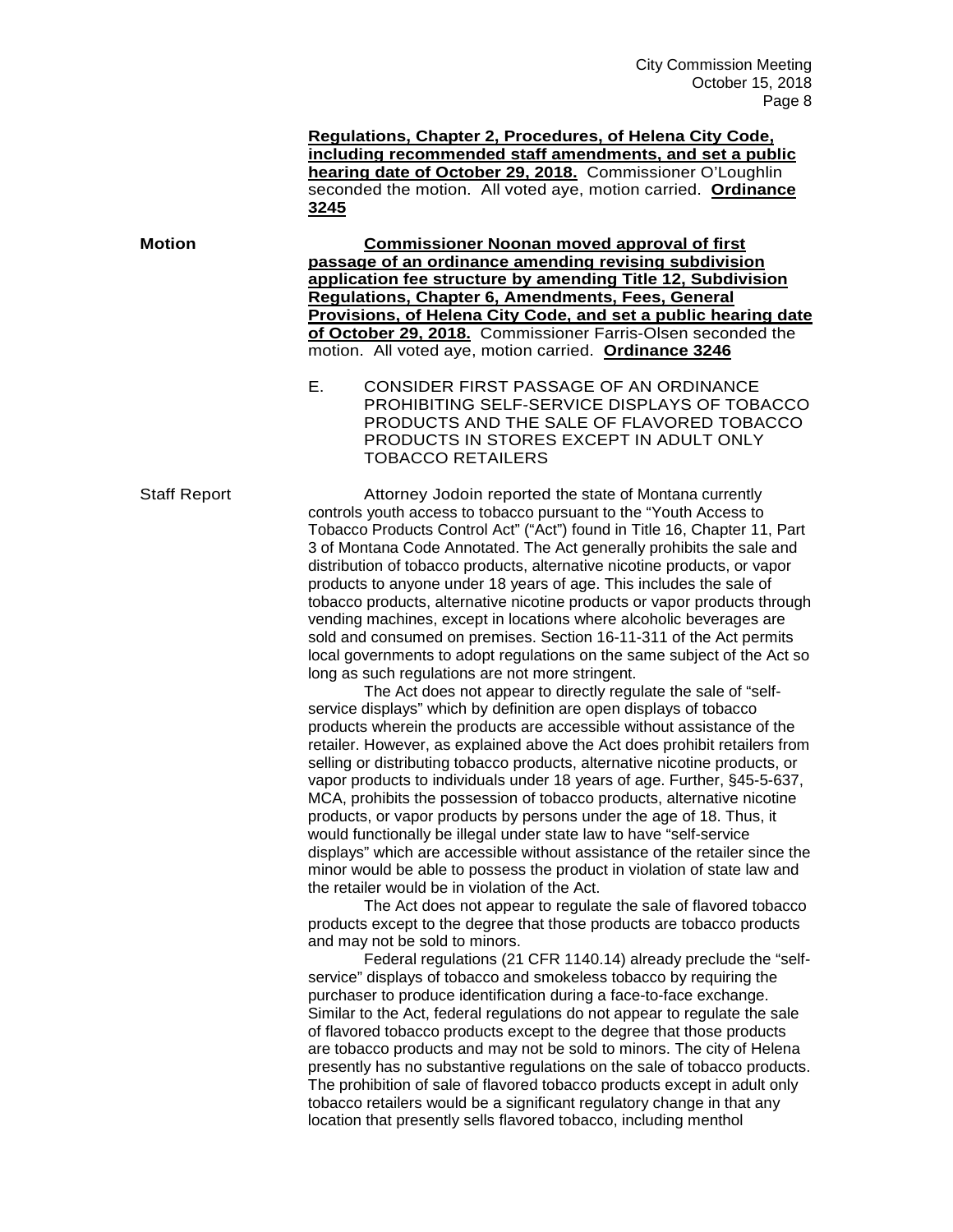cigarettes would not be permitted to allow anyone under 18 years of age in their establishment.

Staff does recommend an amendment to section 4-14-4 to clarify the phrase "adult only tobacco retailers" by stating "facilities where the tobacco retailer ensures that no person younger than 18 years of age is present, or permitted to enter, at any time."

This ordinance will provide an additional, local regulation of selfservice displays of tobacco products which should not present substantively additional requirements of tobacco retailers.

Given the potential scope and impacts, the sale of flavored tobacco being limited to retail establishments where only adults are allowed may be challenged on the basis that the city does not have the authority to regulate flavored tobacco products or where such products may be sold. Functionally, the proposed ordinance would require retailers to remove flavored tobacco products from their establishment if they allow minors.

Attorney Jodoin recommended approval for first passage of an ordinance prohibiting self-service displays of tobacco products and the sale of flavored tobacco products in stores except in adult only tobacco retailers, and set a public hearing date of October 29, 2018.

Attorney Jodoin noted that first draft had exceptions for bars since applicable to vending machines. With the passage of this ordinance, it will regulate the sales except in adult-only retailers. He noted the argument can be made that because that Act references vaping and all tobacco products then it includes flavored tobacco. Attorney Jodoin would anticipate a challenge; this is already regulated by state law and the city may not have the authority. He would recommend that "adult only" is placed where no person under 18 is permitted. Bottom line is that all places in the city that sell flavored products would not be allowed to sell them, anywhere that 18 year olds are allowed. This would be a substantial change. Also, tonight is not the ordinance for regulation of 30-feet rule. The latter is for November 19.

## Public Comment Mayor Collins called for public comment and noted he will allow 25-minutes for both the proponents and opponents. The following persons addressed the commission in support of first passage of the ordinance: Jim Benish, 1302 Highland; Jody Medlar, American Cancer Society; Lois Fitzpatrick American Cancer Society; Deb Sargeant, School Nurse; Shannon Demee; Reg Hageman; Senator Mary Caferro; Dr. Greg Holzman; Representative Mary Ann Dunwell; Reverend Cathy Barkwell; Jean Branscum, CEO of Montana Medical Association; Lewis & Clark County Health Officer Drenda Neiman; and Robert Neiman.

The following persons spoke in opposition of first passage of the ordinance: Scott Leland, Friendly's Sinclair; Debra Monroe, High Country Travel Plaza; Mary Staigmiller, Town Pump; Marissa Harrington, District Manager for Town Pump; Brian Kelsey, Safeway; Jeff Toole, works for tobacco company; John Fleck, Cenex Zip; Shawn Hellums, local convenience store manager; Shirley Carson; Brenda Brewer, Man Store owner; Pat Roylance, Thriftway Super Stop; Patrick Brewer, employee of Man Store; Val Jeffries, Holiday Companies; Dax Cetraro, President of Montana Tavern Association; Eric Fore, Doyle Sheehan Wholesale Distribution; Tom Beers; Coremark International; Brad Longcake, Montana Petroleum and Convenience Store Association; Paula B., Friendly's Sinclair; Jeff, Friendly's Sinclair; and Marilyn Malyevac, Thriftway Super Stop Corporate Office.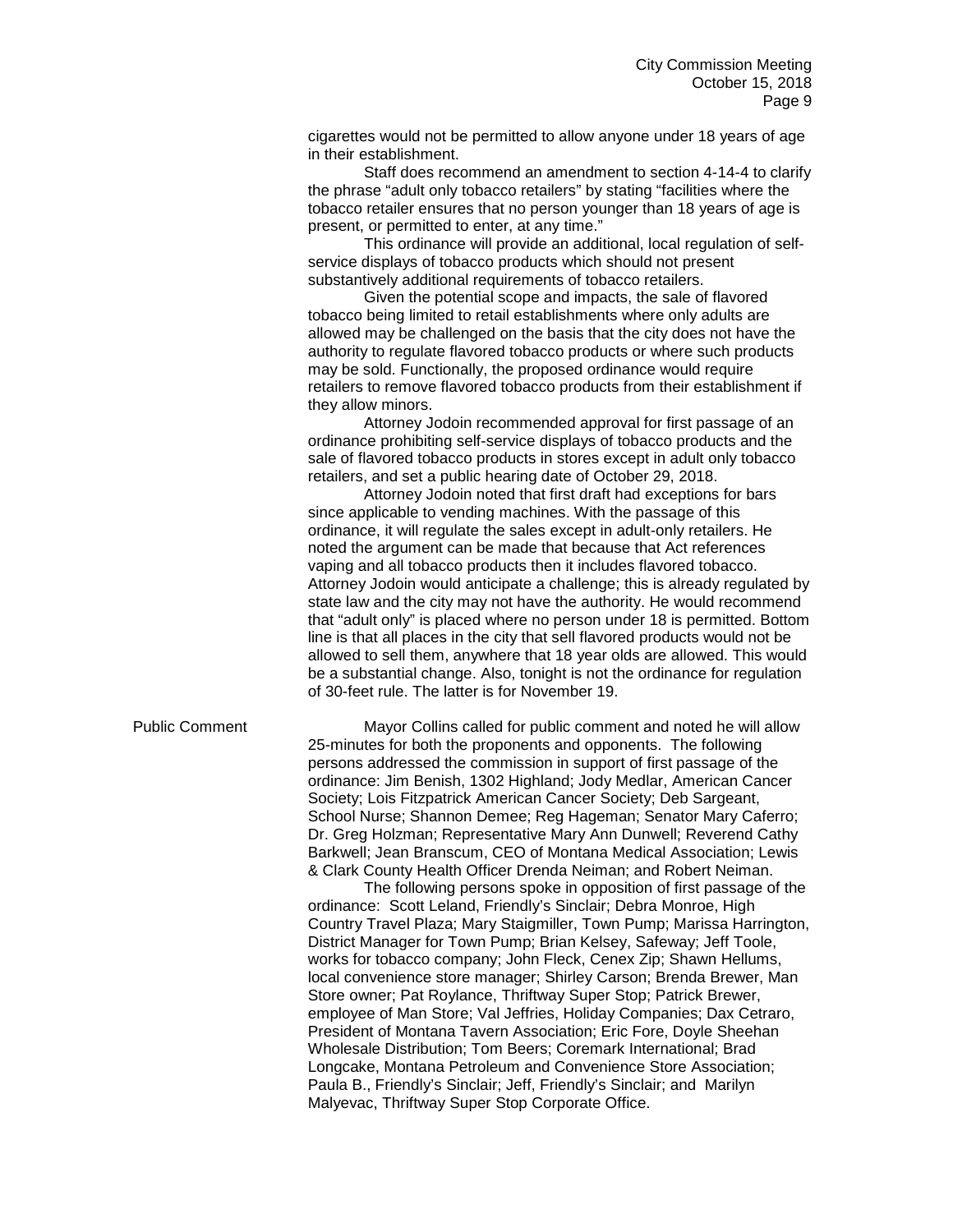| <b>Motion</b>          | Commissioner Noonan moved approval for first passage of<br>an ordinance prohibiting self-service displays of tobacco products<br>and set a public hearing date of October 29, 2018, excluding Section<br>4-14-4 - Sale of Flavored Tobacco Projects Prohibited. Commissioner<br>O'Loughlin seconded the motion.                                                                                                                                                                                                                                                                                                                                                                                                                                                                                                                                                                                                                                                                                                                                                                                                                                                                                                                                                                       |
|------------------------|---------------------------------------------------------------------------------------------------------------------------------------------------------------------------------------------------------------------------------------------------------------------------------------------------------------------------------------------------------------------------------------------------------------------------------------------------------------------------------------------------------------------------------------------------------------------------------------------------------------------------------------------------------------------------------------------------------------------------------------------------------------------------------------------------------------------------------------------------------------------------------------------------------------------------------------------------------------------------------------------------------------------------------------------------------------------------------------------------------------------------------------------------------------------------------------------------------------------------------------------------------------------------------------|
| <b>Discussion</b>      | Commissioner Noonan stated he is on board with idea of<br>prohibiting self-service displays. He has reservations about prohibiting<br>sales of flavored products. This is a distraction from initiative about<br>cigarette taxes. Without buy-in from the county or state, we are in some<br>ways picking winners and losers on who is going to succeed in their<br>business.                                                                                                                                                                                                                                                                                                                                                                                                                                                                                                                                                                                                                                                                                                                                                                                                                                                                                                         |
|                        | Commissioner Farris-Olsen wanted to clarify he first proposed<br>this ordinance in May and the public hearing will be held on October 29 <sup>th</sup> .<br>The commission has certainly heard from the public tonight.<br>Commissioner Farris-Olsen stated he will vote for this, but does not think<br>it goes far enough with the amendment to not prohibit flavored tobacco. If<br>no one has self-service displays, that access does not exist now. The<br>right thing to do would be to pass the full ordinance; however, that is not<br>going to happen.                                                                                                                                                                                                                                                                                                                                                                                                                                                                                                                                                                                                                                                                                                                       |
|                        | Commissioner O'Loughlin stated she supports moving forward<br>as moved by Commissioner Noonan. She thanked Commissioner<br>Farris-Olsen for bringing this forward and she believes it needs further<br>conversation. She stated there is no question that products are<br>designed to target children. Commissioner O'Loughlin stated the<br>commission has not had enough opportunity to talk through various<br>alternatives; we need to look at legal challenges. She supports moving<br>forward with this, and continuing to look at what we should do. We need<br>more time; this is a good first step and we continue these conversations.<br>Commissioner Haladay stated he will support the motion tonight<br>with a certain amount of reluctance. He does not think we go far enough<br>with this ordinance. He noted it is hard to listen to the assignment of<br>monetary value as why we can't take public health steps. Commissioner<br>Haladay noted Town Pump puts a \$1.2 million value on youth health, an<br>incredible low value. It's a poison targeted toward children.<br>Commissioner Farris-Olsen stated he doesn't think he will be<br>here to move this forward. However, he believes the commission has a<br>responsibility to make sure kids are healthy. |
| Vote                   | All voted aye, motion carried. Ordinance 3247                                                                                                                                                                                                                                                                                                                                                                                                                                                                                                                                                                                                                                                                                                                                                                                                                                                                                                                                                                                                                                                                                                                                                                                                                                         |
| <b>Public Hearings</b> | <b>PUBLIC HEARINGS:</b><br>CONSIDER A RESOLUTION GRANTING A CONDITIONAL<br>А.<br>USE PERMIT (CUP) TO ALLOW A 4236 GROSS SQUARE<br>FOOT SPACE TO BE USED FOR A CSINO FOR A BUILDING<br>ON LOT 2 REA MINOR SUBDIVISION LOCATED IN AN B-2<br>(GENERAL COMMERCIAL) ZONING DISTRICT, GENERALY<br>LOCASTED NORTH OF REA AVENUE AND WEST OF<br>WASINGTON STREET, HELENA, MONTANA.                                                                                                                                                                                                                                                                                                                                                                                                                                                                                                                                                                                                                                                                                                                                                                                                                                                                                                            |
| <b>Staff Report</b>    | Community Development Director Haugen reported the<br>applicant, Bridger Mountain LLC, is proposing to construct a casino on<br>property located in the Rea Minor Subdivision. This subdivision is located<br>west of Washington Street and north of Rea Avenue. This property is<br>currently zoned B-2 and casinos are considered a Conditional Use in a<br>B-2 zoning district. The site plan included in the proposal indicates<br>approximately 20 gambling machines and a small bar is included in the                                                                                                                                                                                                                                                                                                                                                                                                                                                                                                                                                                                                                                                                                                                                                                          |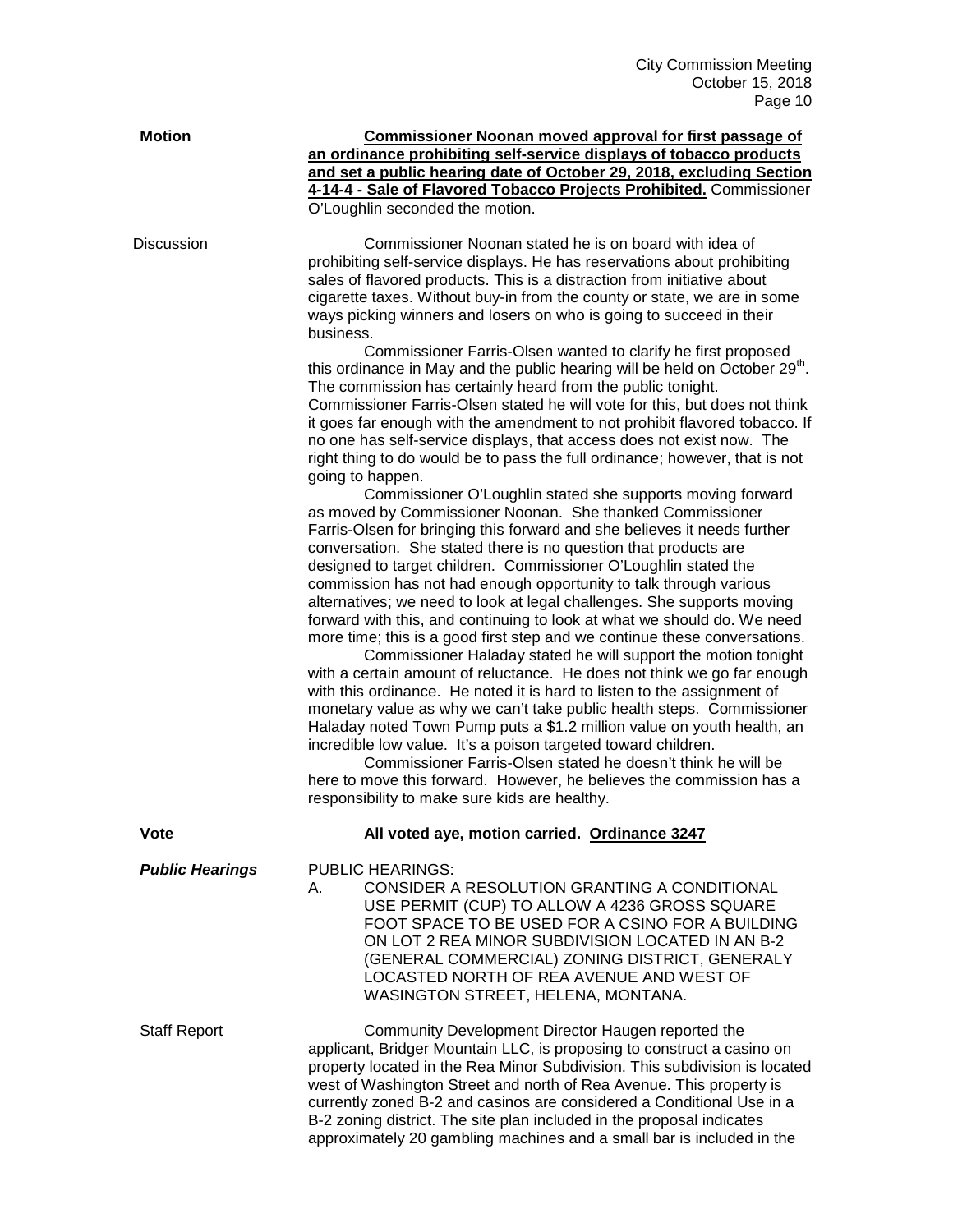proposal and that is a use allowed by right. To the south of the property is a motel and a convenience store/casino. To the east of the property is the wastewater treatment plant.

Section 11-22-3 City Code requires casino uses to provide 14 parking spaces per 1000 sq. ft. The applicant's site plan indicates the required 56 spaces for parking and an additional 3 spaces meeting the requirements of ADA. There are no existing sidewalks adjacent to the subject property and in the immediate vicinity. Sidewalks would have to be installed as a requirement with the building permit. Bicycle racks will have to be installed as part of the parking requirements associated with that use.

Director Haugen reviewed the evaluation criteria required for the **CUP** 

According to the traffic impact study completed for the project, the proposed casino will generate 301 vehicle trips per day. A supermarket of similar size would generate about 500 vehicle trips per day. The traffic impact plan further states "that the overall traffic impact of Heidi's Casino on Custer Avenue will be a 0.6% increase in peak-hour traffic volumes and that will result in an average increased driver delay of 0.1 seconds at the adjacent intersections."

On September 11, 2018, the Helena Zoning Commission held a public hearing to consider the CUP. A copy of these minutes are attached to this memo. No letters were received regarding the proposal and no one spoke in opposition or in favor of the proposal other than the applicant. The Zoning Commission voted to recommend approval of the CUP without any conditions.

The use allowed by this CUP is similar to other uses allowed by right in the B-2 District when considering the potential impacts on traffic, local services etc.

Director Haugen recommended approval of a resolution granting a Conditional Use Permit (CUP) to allow a 4,236 gross square foot space to be used for a Casino for a building on Lot 2 Rea Minor Subdivision located in a B-2 (General Commercial) Zoning District, generally located north of Rea Avenue and west of Washington Street in the City of Helena, Montana.

Public Testimony Mayor Collins declared the public portion of the hearing open and called for any public testimony.

> There being no public testimony, Mayor Collins closed the public portion of the hearing.

**Motion Commissioner O'Loughlin moved approval of a resolution granting a Conditional Use Permit (CUP) to allow a 4,236 gross square foot space to be used for a Casino for a building on Lot 2 Rea Minor Subdivision located in a B-2 (General Commercial) Zoning District, generally located north of Rea Avenue and west of Washington Street, Helena, Montana.** Commissioner Noonan seconded the motion. All voted aye, motion carried. **Resolution 20492**

> B. CONSIDER A RESOLUTION GRANTING A CONDITIONAL USE PERMIT (CUP) TO ALLOW A 634 GROSS SQUARE FOOT SPACE GENERAL OFFICE PURPOSES IN AN EXISTING BUILDING ON LOTS 11-13, BLOCK 1, MONTANA AVENUE ADDITION IN AN R-3 (RESIDENTIAL) DISTRICT, GENERALLY LOCASTED SOUTH OF 5TH AVENUE AND WEST OF MONTANA AVENUE, HELENA, MONTANA.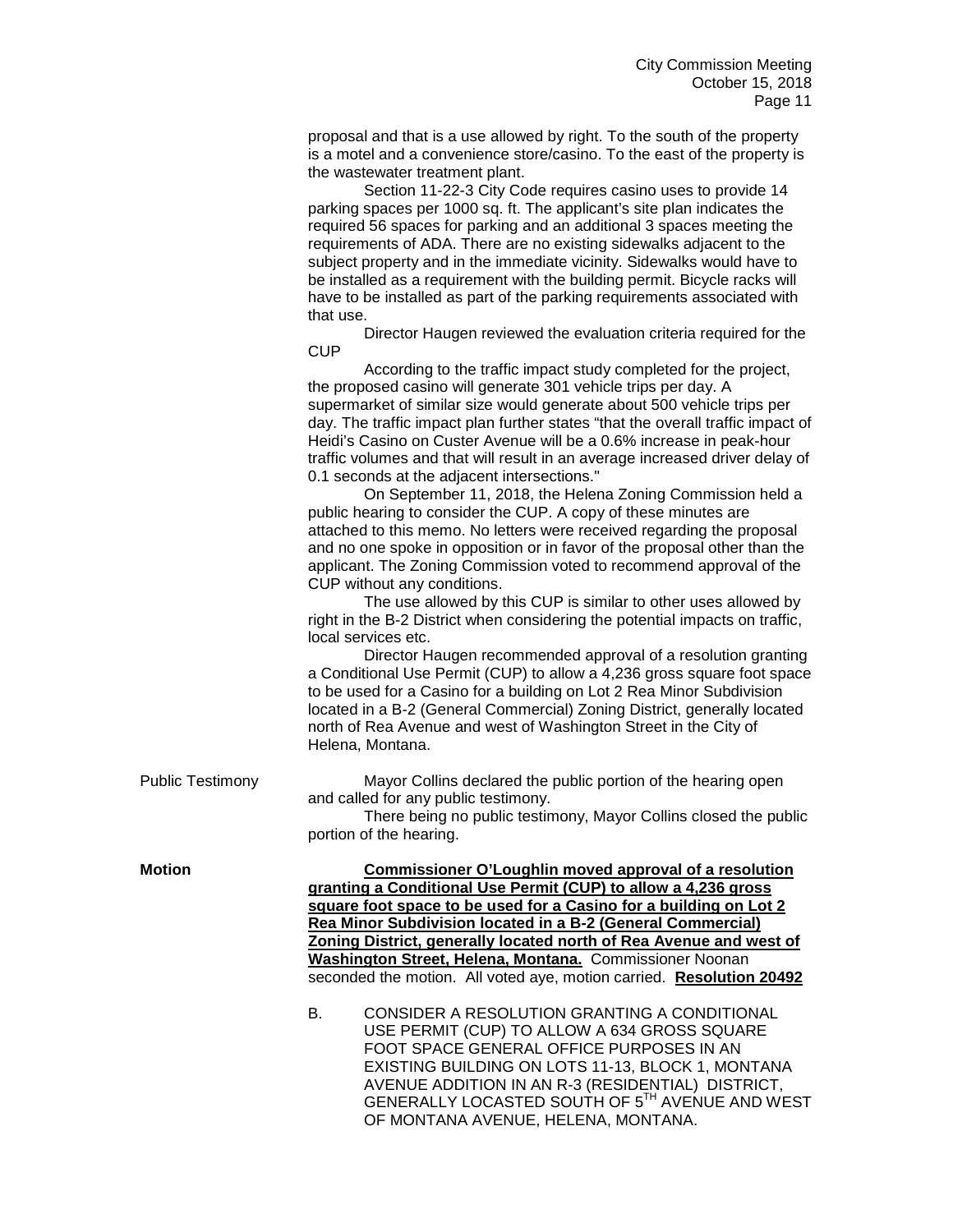Staff Report **Director Haugen reported John and Melissa Lewis have applied** for a Conditional Use Permit to allow a 634 sq. ft. space on their property to be used for General Office purposes. The property is located at 1127 5th Avenue. If granted, this CUP could be used for any business that qualifies as a "General Office Use" under the current code. General Office use is defined as "professional and personal care services where customers come to the property for the service, including engineering, accounting, legal, architectural, real estate, insurance, photography, fitness, weight loss, postal, hairstyling, pet grooming, copying and printing, and laundry and dry cleaning services." Section 11- 22-3 City Code requires General Office uses to provide 3 parking spaces per 1000 sq. ft. Based on the applicant's information, the office use is 634 sq. feet which would require 2 spaces. In addition, the applicant must provide a parking space that complies with the standards set in the Federal American with Disabilities act. There are existing sidewalks adjacent to the subject property and vicinity and bicycle racks are located on site to help accommodate non-motorized travel. There are no modifications being proposed to the building in order to convert it to an office use. Any modifications that would be required to accommodate other general or professional uses such as a beauty salon will have to be done in accordance with all currently adopted building and fire codes. There will be some additional traffic than would occur if the building was used as just a two unit residential dwelling. If the applicant were living in the building, then the proposed office use could be considered a home occupation.

> On September 11, the Helena Zoning Commission held a public hearing to consider this CUP request. A copy of the minutes from that hearing is attached to this memo. At the hearing the applicant offered to reduce the amount of square footage to be used as office space in order to address some of the concerns that were expressed by the neighbors. As of Tuesday, September 6, 2018, the Planning Division had received four letters regarding the proposal. Three of the letters were in favor and one opposed the project. All letters are attached to the staff report. Subsequent to the Zoning Commission hearing, the City has received one more letter of support and one petition with five signatures against the proposal. A separate petition with 15 additional signatures has also been received in the Community Development department. Objections to the proposal were primarily focused around concerns for allowing commercial uses to further encroach into the residential neighborhood, possible increase of traffic, and parking concerns in the neighborhood. After consideration of the evidence in the staff report and that information presented at the public hearing, the Zoning Commission recommended approval of the CUP without any conditions.

The use of this space is typical of a mixed use that would be found in this area. The proximity of this property to the Capitol complex and to a minor arterial would have a less intensive impact than would a similar use in other parts of the neighborhood.

Allowing a commercial use of any type may impact the residential character of the neighborhood and the historic uses associated with that neighborhood.

Director Haugen recommended approval of the resolution granting a Conditional Use Permit (CUP) to allow a 634 square foot office space located in an R-3 (Residential) District; for property legally described as: Lots 11-13 Block 1 of the Montana Avenue Addition, Helena Montana, generally located south of 5th Avenue and west of Montana Avenue.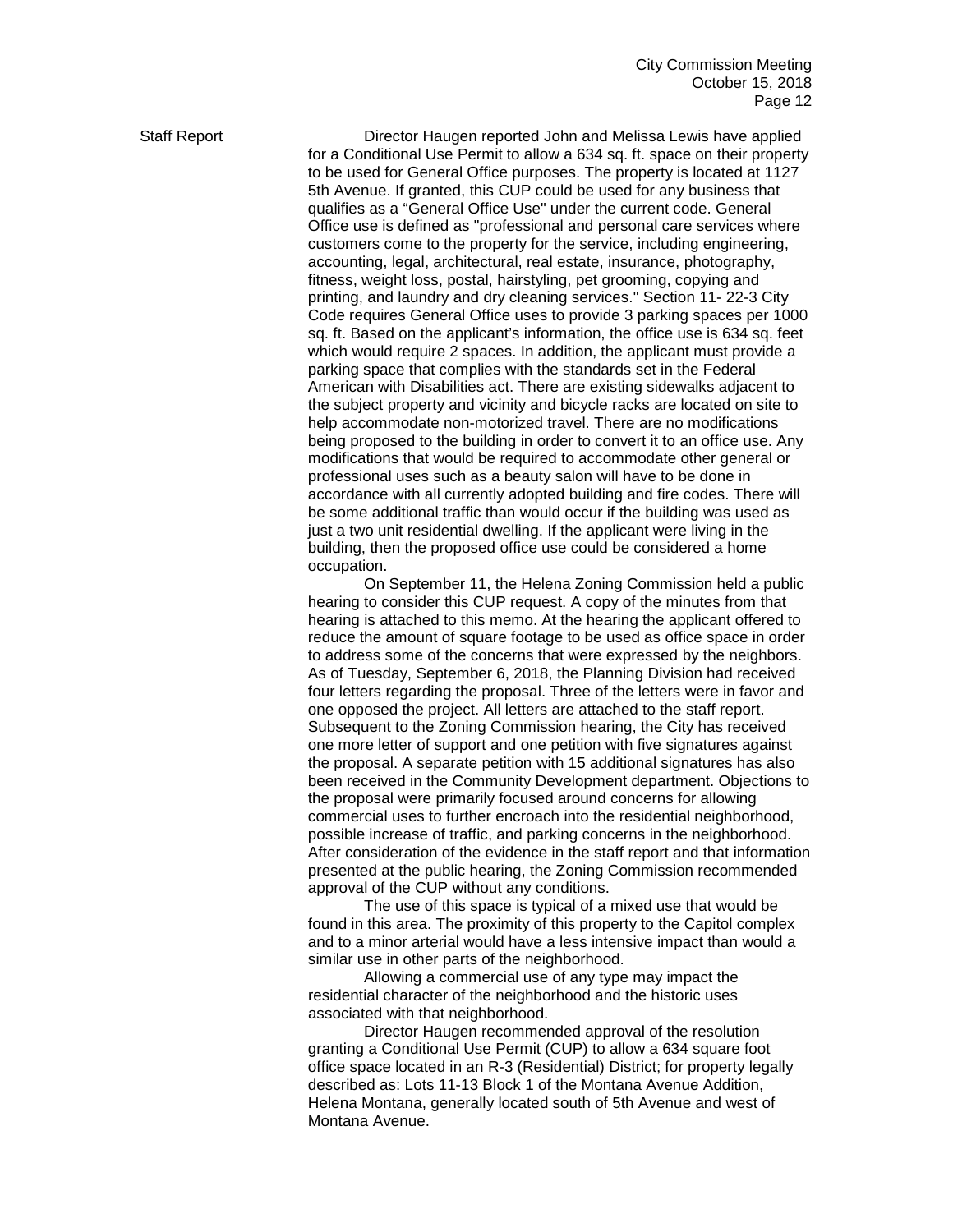Public Testimony Mayor Collins declared the public portion of the hearing open and called for any public testimony.

Melissa Lewis noted she and her family lived in the home for over ten years and both she and her husband used it as home offices. However, at this time, it is no longer their primary residence.

Ms. Lewis stated she visited with neighbors and at that time, there were no concerns raised. However, once the notice was sent out, a petition in opposition was circulated to the neighbors and beyond the neighborhood. They are not seeking any changes to the egress of the property. Ms. Lewis noted they held two public meetings at their home and only one person attended. After hearing the concerns the CUP is forever and can never be dissolved; she recommended adding language the CUP would terminate on the sale of the home and limits the use to homeowners, which would prevent from subleasing. Ms. Lewis reviewed the language included in the petition in opposition and spoke on each of the bullet points.

John Lewis, applicant, stated they have tried to do the right thing. The petition cites increased parking and traffic; however, there is nothing different about the business today. Mr. Lewis noted after the petition was submitted, he went door-to-door to speak with the neighbors; two people asked to be retracted, and another by letter today.

Jeff Lane, lives near the owners and requested that the applicant be the only tenant. Mr. Lane stated he does not see any risk of increased traffic in the area. He noted the City does not have an Airbnb definition and believes the city should address that issue. If conditions can be added, he does not see a problem.

Christi Pinozzo spoke in support of the CUP and does not believe it would alter the neighborhood or community.

Dan McLane, 1109 Breckenridge, stated he signed the petition due to the idea of businesses in the neighborhood bothered him; however, he does not oppose the CUP after hearing what the applicant is proposing and has described.

Brad Kuhn, Engineer, stated he helped with the site plan for the applicants. There is up to 7 spaces vs. only the 3 required.

Pam Worthy, neighbor across the alley, spoke in opposition to the CUP. Mr. Worthy noted she was favorable towards the use at first. However, she spoke on the concerns outlined on the petition submitted to city staff which include lack of sufficient available parking for the proposed upstairs business accessed by residential alley; the decreased health & safety of children, pets and other residents particularly at the juncture of this alley and Dakota Street; the general erosion of the residential and historic nature and enjoyment of this neighborhood; and the reduction of some residential property values.

There being no further public testimony, Mayor Collins closed the public portion of the hearing

Discussion Commissioner O'Loughlin noted the applicant has suggested putting two conditions on the approval of the CUP and asked if the city commission can consider certain types of conditions on the proposed CUP. Attorney Jodoin referenced the conditions suggested by the applicant and noted conditions are placed on the property itself and not the owners of the property. Staff would have no way of tracking the conditions suggested by the applicant.

> Commissioner O'Loughlin stated the law states if the property is not used for 30-consecutive days, the CUP ceases to exist and asked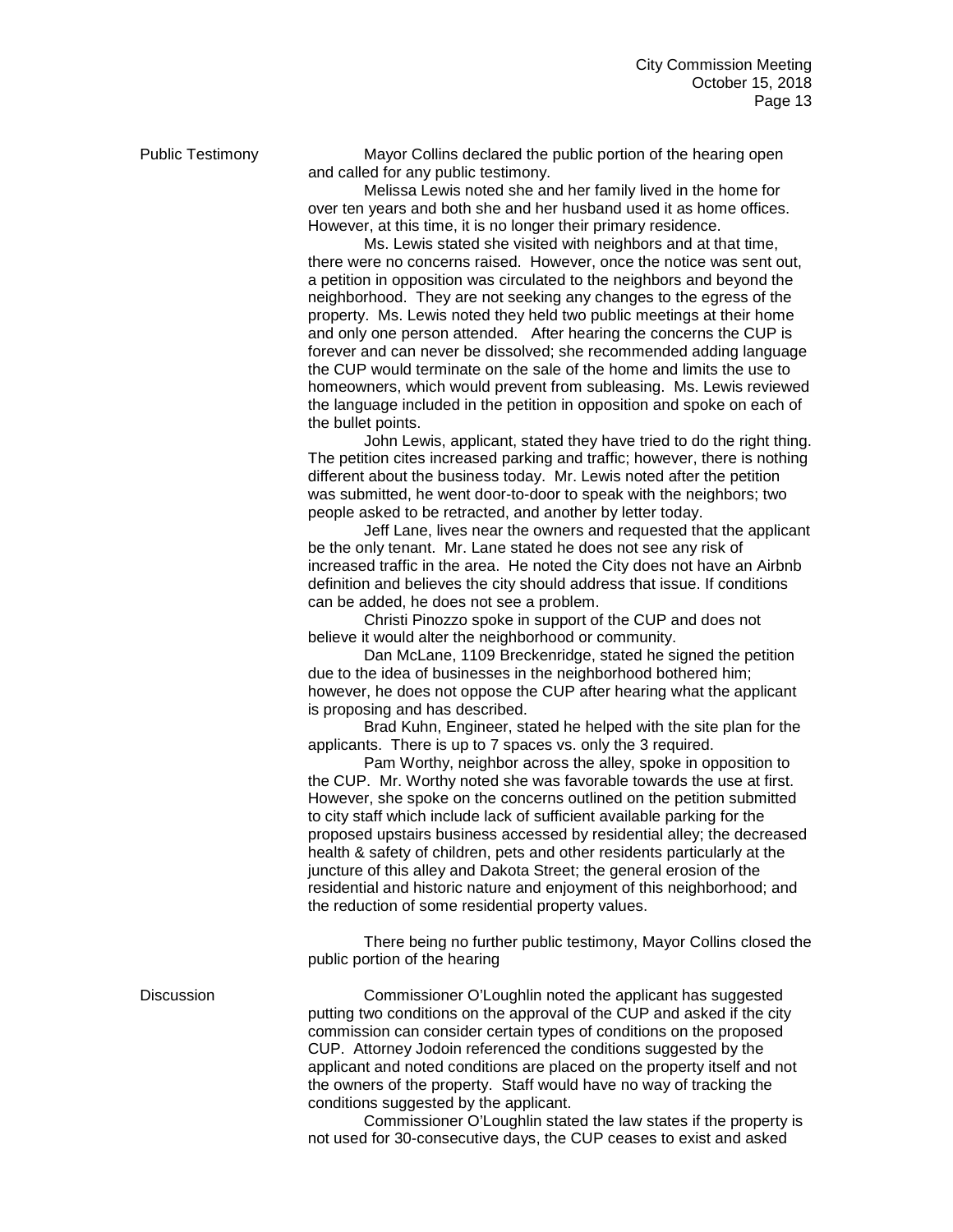what happens in that scenario, would the owner have notify the city they are no longer using the CUP. Attorney Jodoin stated we have not had that situation; however, the city would have the burden of proof to show they had that gap in continuous usage.

Commissioner Haladay referenced the requirements for ADA parking spaces and asked why access to the upstairs is not part of this discussion. Director Haugen stated while there is a requirement for ADA parking, however, it would be allowable for the property owner or business to provide service to a person needing access. It is a standard to require ADA parking and up to the applicant to provide access. Commissioner Haladay commented someone could build a new commercial structure and not have access to the 2<sup>nd</sup> floor. Director Haugen stated for new structures, there are building code requirements that include ADA accommodations. However, for existing or historical buildings, you do not have to comply with ADA requirements for access to the second floor. If it was a different use than the existing one, ADA requirements would have to be met.

Commissioner Haladay stated since conditions cannot be placed on the CUP, it will run with the property until the use is changed; what do we do to insure compliance for persons with disabilities that may need to get up the stairs. Director Haugen stated if the use were to change, in order to get a business license they would need to meet all requirements or make alterations. Home businesses are intended for professional offices. Attorney Jodoin stated it is a structural change that would require the applicant to meet the building codes; the type of occupancy could result in meeting the ADA requirements. There is no structural change being proposed.

Commissioner Haladay mentioned Airbnb's and land use and noted many places in Helena have this and asked how we are making this determination of whether it is a single family residence or some type of lodging motel. Director Haugen said a lot of jurisdictions have adopted a strict definition for Airbnb's; however, we do not. The city has no regulations nor licensing category for these, but would like to.

Commissioner Haladay asked whether we have distinctions between renting a single room in a home vs. an entire location being rented or made into a business. Director Haugen stated the city has a definition of what dwelling unit is; a motel room does not meet that definition. We do know that people in the city rent their house or their apartments. The applicant's house has two residential dwelling units, which are permitted. The city does not have a definition on how a property owner can use their house, in terms of renting it out or not. The difference between renting the dwelling unit and operating certain businesses, you cannot get a permit to operate certain businesses as they are not allowed. The Airbnb's aspect of this is not associated with this use; it is one approach that some cities allow. The applicants tonight could choose to rent out both dwelling units; the city has not set a length of time you can rent a place. This is a definition that needs to be worked on.

Commissioner O'Loughlin asked Ms. Lewis for clarification on the proposed available parking; it there is a two car garage and two parking spaces available in the driveway. Ms. Lewis noted there are three spaces available in the driveway, the two-car garage and two dedicated parking spaces on 5<sup>th</sup> Avenue for a total of 7 parking spots.

Commissioner O'Loughlin asked if the  $2^{nd}$  unit is rented, will the occupants park in the garage and Ms. Lewis, as the business owner, would they park in the driveway and not on the street. Ms. Lewis stated